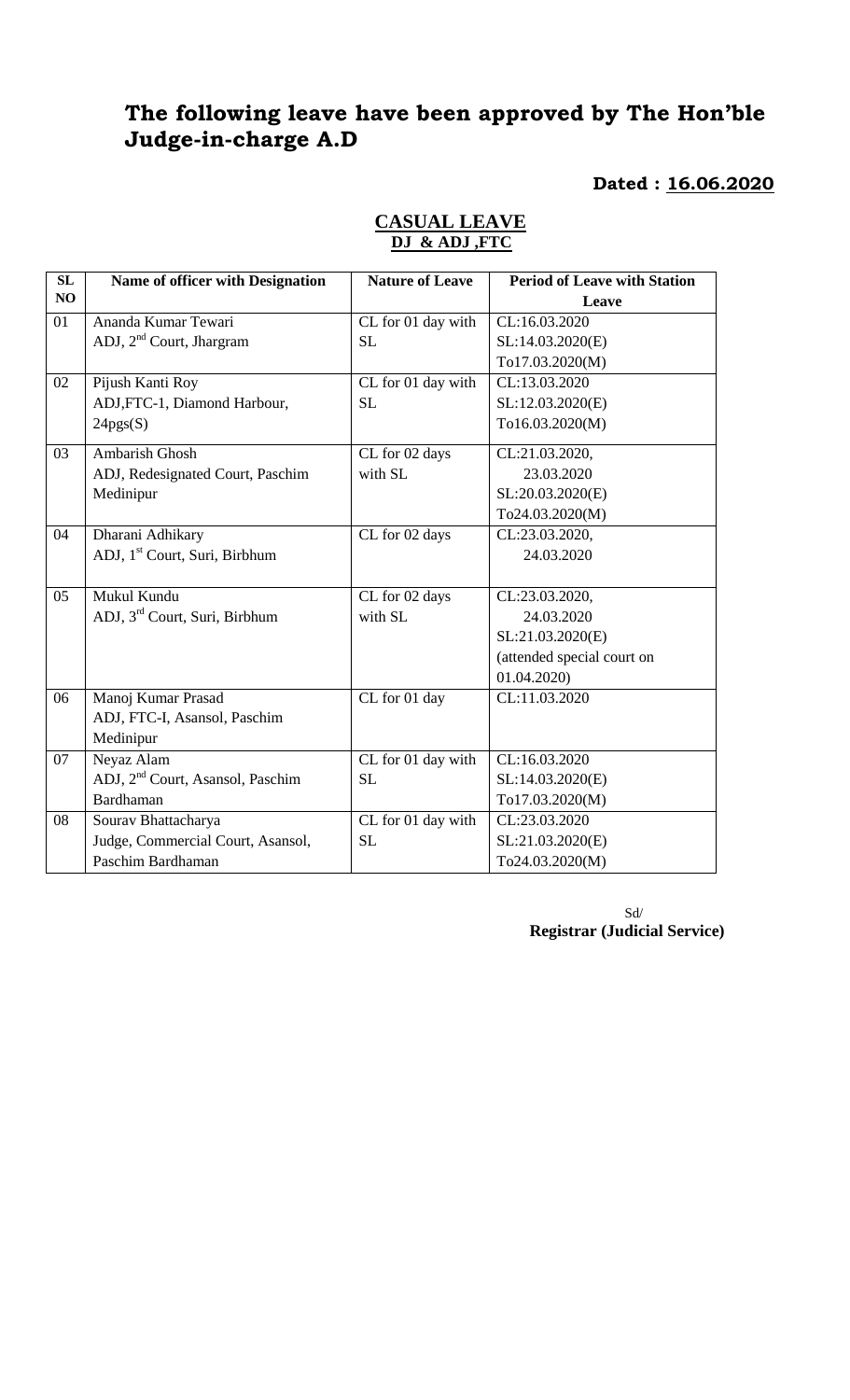# **The following leave have been approved by The Hon'ble Judge-in-charge A.D**

 **Dated : 16.06.2020**

### **CASUAL LEAVE DJ & ADJ ,FTC**

| <b>SL</b>      | Name of officer with Designation | <b>Nature of Leave</b> | <b>Period of Leave with</b> |
|----------------|----------------------------------|------------------------|-----------------------------|
| N <sub>O</sub> |                                  |                        | <b>Station Leave</b>        |
| 01             | Molla Asgar Ali                  | CL for 01 day with     | CL:12.06.2020               |
|                | ADJ, FTC, Dubrajpur, Birbhum     | SL                     | SL:11.06.2020(E)            |
|                |                                  |                        | To14.06.2020(M)             |

 Sd/ **Registrar (Judicial Service)**